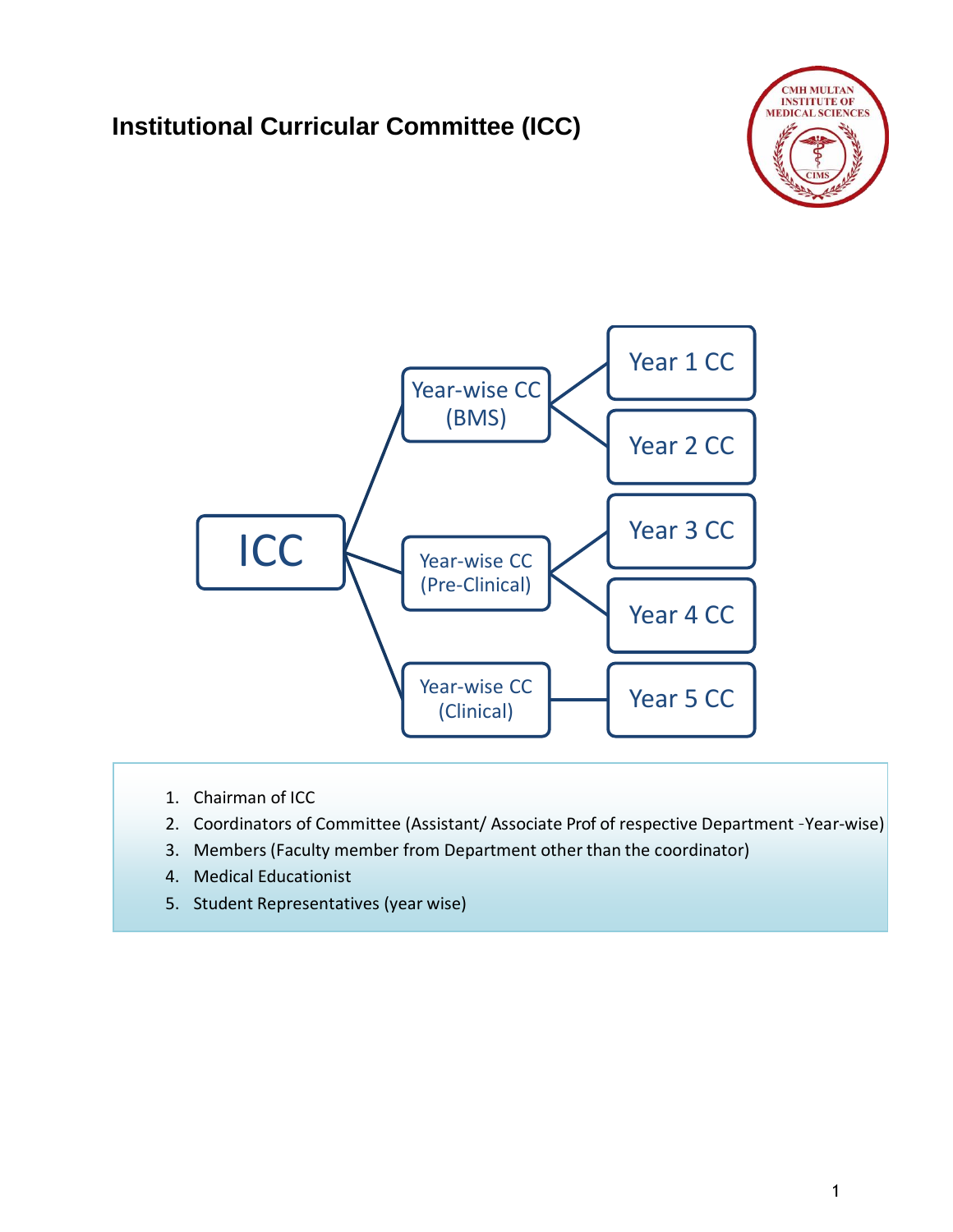# **Institutional Curricular Committee**

# **Terms of Reference: (TORs)**

Introduction:

The Institutional Curricular Committee of CIMS Multan is responsible for ensuring curricular development, implementation, and review followed by subsequent integration of feedback consistent with the guidelines provided by NUMS & PMC.

It has responsibility for the design, management, integration, evaluation, and continual improvement of the institutional curriculum in alignment with NUMS curricular guidelines.

It ensures that the MBBS program is aligned with the college mission and vision statement as per relevant accreditation standards.

Its constituent members include faculty and student representatives.

The Head of the Institutional Curricular Committee reports its decisions, recommendations, and workings regularly to the Principal and Academic Council of CIMS Multan.

### Structure of The Curriculum Committee:

- 1. Chairman of ICC
- 2. Coordinators:
	- a. Co-ordinators Basic Sciences Dept. (Anatomy, Physiology, and Biochemistry)
	- b. Co-ordinator Pre-clinical Sciences Dept. (Pharmacology, Forensic Medicine, Pathology and Community Medicine)
	- c. Co-ordinator Clinical Sciences Dept. (Medicine & Allie, Surgery and Allied, Gyne/Obs., Pediatrics)
- 3. Members:

At least 1 faculty member from each department other than the coordinator, from Basic Sciences, Pre-clinical Sciences, and Clinical Sciences

- 4. HOD Medical Education
- 5. Student representatives from each year (at least 1 for each subject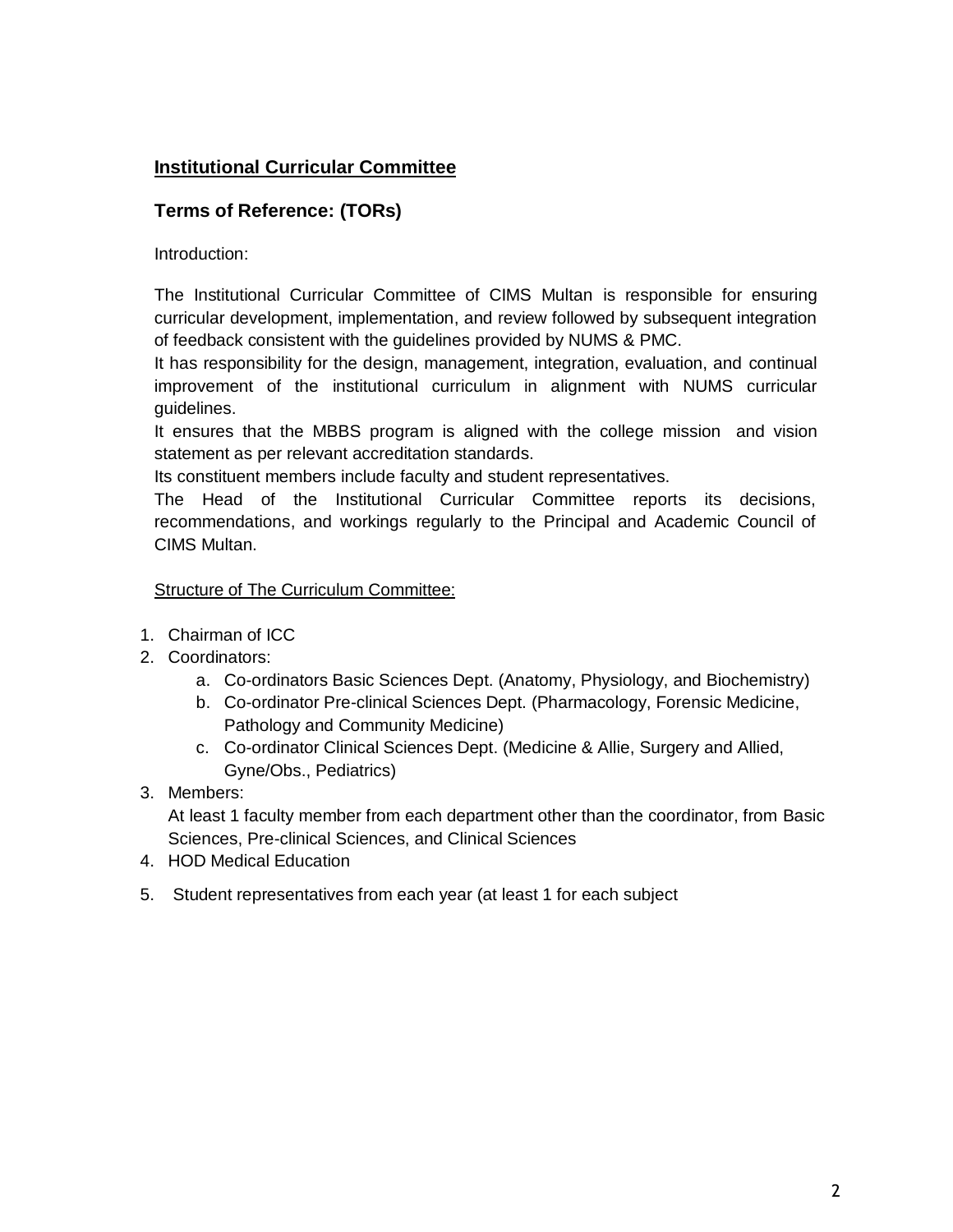Chairman of the Institutional Curriculum committee:

- 1. Preside over regular meetings of the Institutional Curriculum Committee (ICC)
- 2. Supervise the curricular development and implementation and communicate any issues related to curricular planning, implementation & delivery with the head ofthe Institution
- 3. Direct the Basic, Pre-clinical & Clinical Coordinator to review their curricula with the respective HODs and Module coordinators
- 4. Inform the Academic Council about decisions made in the Institutional Curricular Committee meetings
- 5. Represent CIMS Multan at NUMS curricular Taskforce meetings
- 6. Communicate feedback on all the issues related to implementation and delivery of curriculum provided by NUMS atmeetings of the curricular task force

Coordinator of Year-wise committees:

- 1. Keep the head of the Institutional Curriculum Committee (ICC) informed about the curricular progress for their respective years/subjects
- 2. Hold regular meetings to ensure that curriculum delivery is according to the plan
- 3. Designate and supervise the in-charge for each Block/Module to ensure that the structure and implementation of curricular outcomes are according to the guidelines provided by NUMS and PMC
- 4. Ensure that the curriculum is being properly implemented through appropriate teaching methodologies followed by assessments and timely feedback
- 5. Monitor the functioning of the respective members and committees as and when required

Members of ICC

- 1. Each member along with the coordinator will ensure curricular development and implementation in line with the outcomes of the institutional mission
- 2. Attend all meetings
- 3. Identify and plan the Block/Module outcomes and align the teaching and learning methodologies along with the assessment methods
- 4. Hold proper discussions to ensure the curricular development is according to NUMS and PMC guidelines

5.

Student Representative:

- 1. Attend meetings of ICC
- 2. Actively participate in affairs related to curricular planning and implementation
- 3. Submit suggestions regarding content and delivery of different subjects
- 4. Provide feedback regarding academic calendar implementation etc.